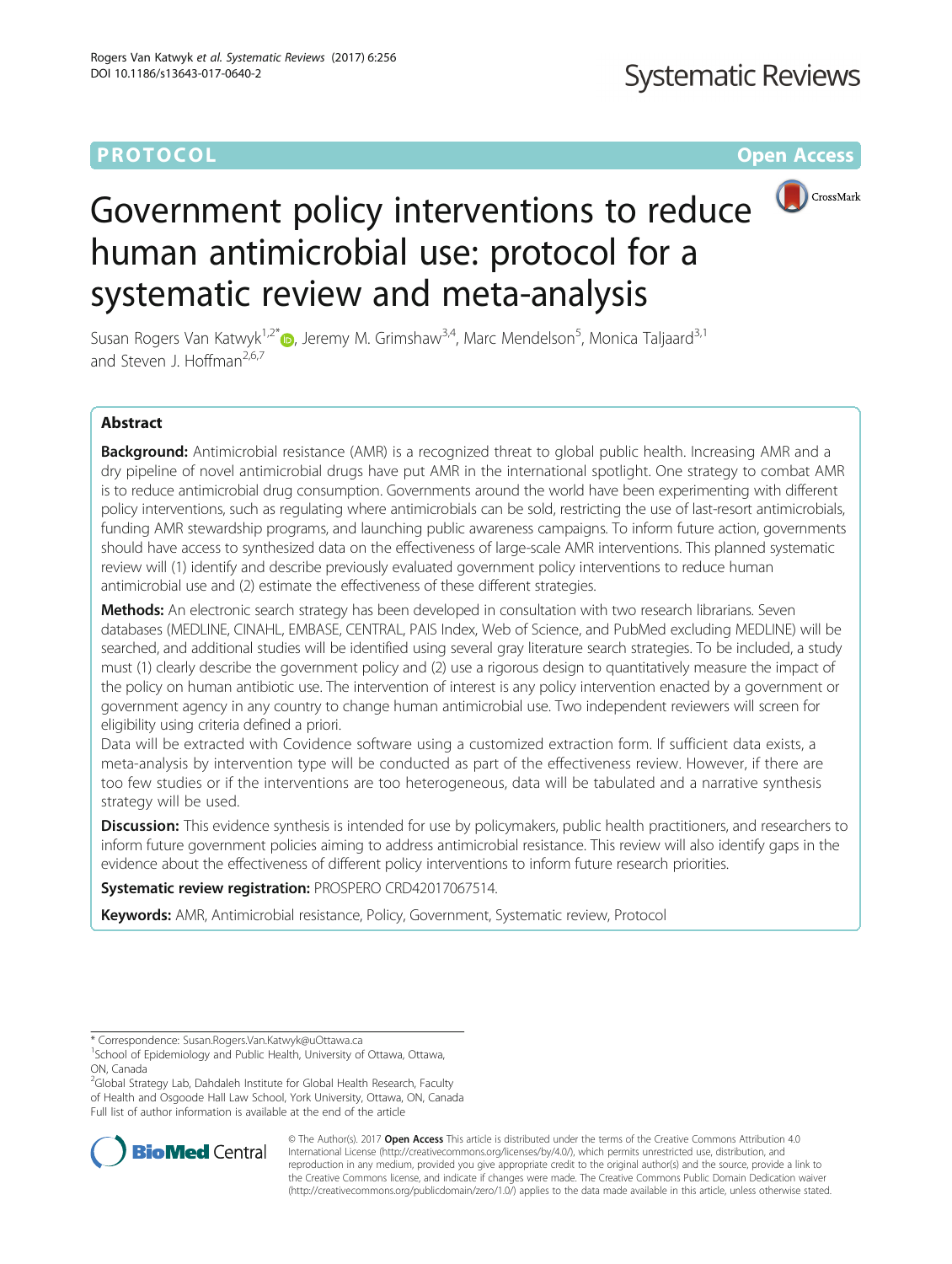## Background

Antimicrobial resistance (AMR) is widely recognized as a serious threat to global public health. One estimate suggests that resistance is currently responsible for 700,000 deaths per year, a death toll that is projected to reach 10 million a year by 2050 [\[1\]](#page-8-0). The potential for AMR has been recognized since the earliest days of antibiotics [[2](#page-8-0)]; yet, the misuse and overuse of antimicrobials have persisted over decades, contributing to the development of resistance.

Overuse of antibiotics exerts a selection pressure on microbes and accelerates the evolution of resistant strains of disease-causing organisms [\[3\]](#page-8-0). In the past, the threat of AMR was addressed by developing novel antimicrobial agents; however, there have not been any such novel agents developed in over 20 years, and few new potential agents are in development [\[4](#page-8-0)–[6](#page-8-0)]. As a result, there is increasing awareness around the need to minimize the development of AMR through better conserving the effectiveness of existing antimicrobials.

AMR is a complex and multi-faceted problem, and intervening to minimize resistance is difficult. A key part of the global strategy on AMR is promoting the appropriate use of antimicrobials; inappropriate use and overuse of antimicrobials are major drivers of resistance [\[3](#page-8-0)]. Evidence suggests that reducing antibiotic use is associated with lower rates of resistance [\[3](#page-8-0)]. Two systematic reviews have linked community antimicrobial use to resistance; one found that individuals prescribed an antibiotic in primary care developed resistance to that antibiotic with detectable effects for up to a year [\[7\]](#page-8-0), while the other found higher resistance rates among pathogens circulating in areas with higher antibiotic use [[8](#page-8-0)]. Mathematical modeling suggests that reductions in antibiotic use would result in lower resistance rates because genetically less "fit" resistant strains would be outcompeted by susceptible strains [[9](#page-8-0)]. Recent analyses of a Scottish intervention found substantial decreases in methicillin-resistant Staphylococcus aureus (MRSA) and Clostridium difficile infections associated with decreases in prescribing of key antibiotics [[10](#page-8-0), [11\]](#page-8-0). Reducing antimicrobial use among humans is important given the relationship between hospital and community infections; the same Scottish study found that prevalence of MRSA in the community was predicted by hospital MRSA rates. Stewardship activities within the community were associated with a 32% reduction in community MRSA, while hospital-based interventions were responsible for an additional 37% reduction in community MRSA [\[11](#page-8-0)].

Reducing antimicrobial use is, therefore, one of the most common strategies that has been pursued to reduce AMR, and antimicrobial use is one of the most commonly measured intervention evaluation indicators. Many hospitals, for example, have implemented AMR stewardship programs to reduce physician prescribing [\[12\]](#page-8-0). Governments—which have various policy levers at their disposal—have also had success at reducing antimicrobial use. Mexico [[13](#page-8-0)], Brazil [[14](#page-8-0)], and Chile [\[15\]](#page-8-0), for example, all saw reductions in antibiotic use after implementing policies to prevent overthe-counter sales of antibiotics. Less direct interventions have also reduced antibiotic use; in Canada, a policy to provide free universal influenza immunization was associated with a 64% reduction in inappropriate antibiotic pre-scriptions for influenza [\[16](#page-8-0)].

Using government policy to promote public health is generally well-worth considering when challenges require widespread and uniform compliance with a defined set of minimum standards [\[17\]](#page-8-0); in that vein, research to date suggests that government-level intervention may play a key role in reducing AMR [[18](#page-8-0)]. Currently, however, global antimicrobial use is increasing; between 2000 and 2010, there was a 36% global increase in antibiotic use, 75% of which came from five of the world's fastest growing economies: Brazil, Russia, India, China, and South Africa [[19](#page-8-0)].

While the importance of government-level intervention is clear, to our knowledge, there has not yet been a systematic review evaluating the extent to which different government policy interventions successfully reduce antimicrobial use. This gap is worth filling urgently considering that many governments around the world are actively considering numerous types of policy interventions that could reduce antimicrobial use, utilizing policy levers such as legislation, taxation, economic incentives, funding support, public awareness campaigns, and regulation of professionals and businesses whose work might affect AMR [[17](#page-8-0)]. The magnitude of AMR's combined threat to human health and economic development [\[1](#page-8-0)] is already incentivizing governments to take a greater role in addressing AMR. Given the World Health Organization's recent call for the development of National Action Plans on AMR [\[20](#page-8-0)], a focus on the potential impact of government policy interventions on antimicrobial use is extremely timely. In light of these motivations and challenges, this systematic review intends to support evidence-informed action on AMR at the government level, by identifying, describing, and assessing the impact of government policy interventions on human antimicrobial use. More specifically, this systematic review aims to produce the following: (1) a descriptive review that identifies and describes the government policy interventions that have been implemented and evaluated with the objective of changing antimicrobial use in humans and (2) an *effectiveness review* that assesses the impact of these government policy interventions on reducing human antimicrobial use.

## Methods

## Protocol and registration

This systematic review protocol has been reported in accordance with the Preferred Reporting Items for Systematic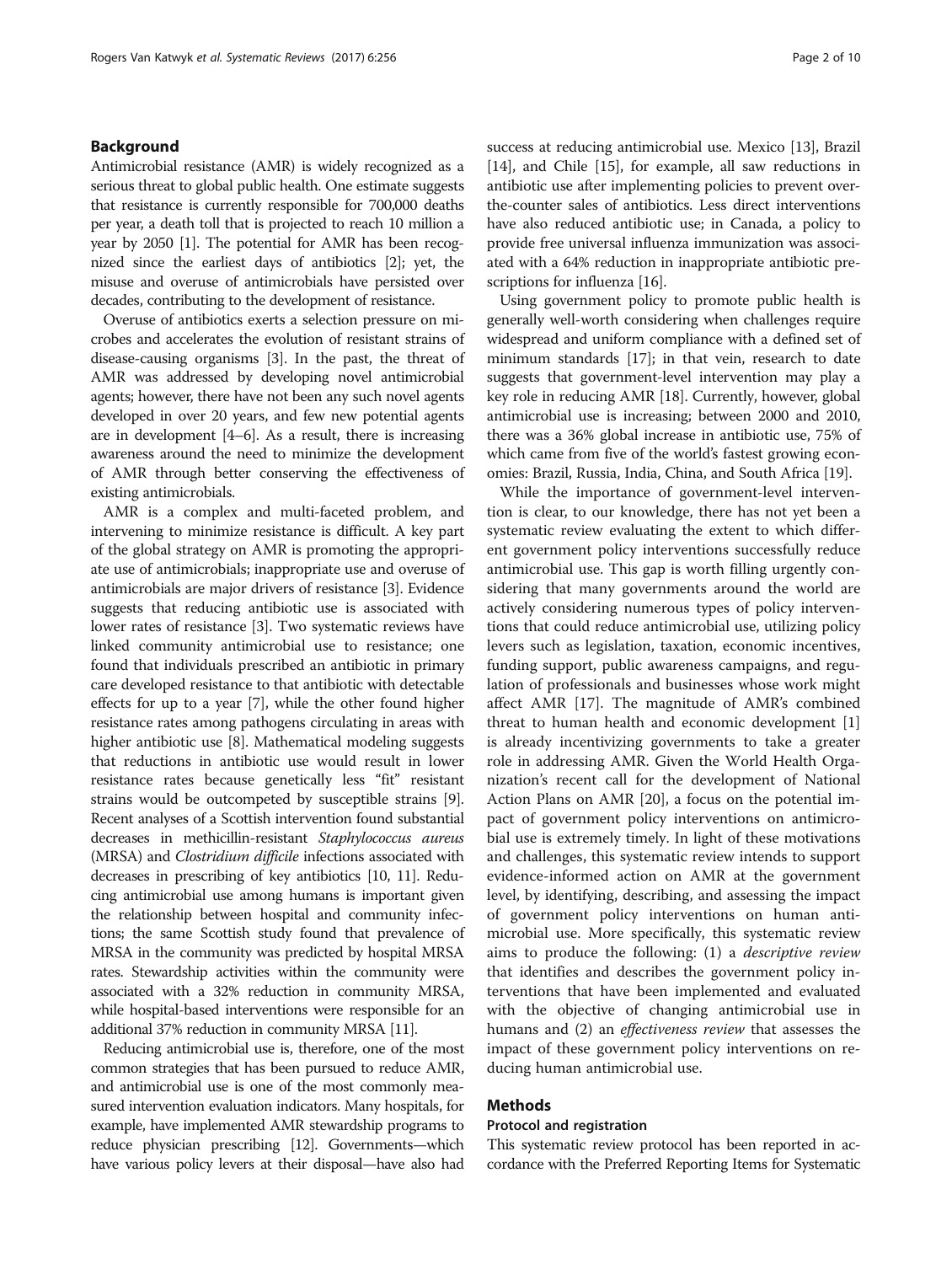<span id="page-2-0"></span>Review and Meta-Analysis Protocols (PRISMA-P) guidelines [\[21](#page-8-0)] (see details in Additional file [1\)](#page-7-0). Our review will be carried out in accordance with this protocol, and details of any changes to this protocol will be reported in the final review manuscript. This study has been registered in PROSPERO, the International Prospective Register of Systematic Reviews (Registration number CRD42017067514).

## Criteria for including studies in this review

## Types of study designs

For the descriptive review, we will include any study that quantitatively describes the impact of a government policy intervention to reduce inappropriate antimicrobial use. Inclusion of all quantitative study designs allows us to identify a broad range of policy interventions and facilitates our goal of identifying and describing the government policy interventions to address antimicrobial consumption that have been implemented and evaluated to date (Table 1).

For the effectiveness review, our goal is to assess the impact of government policy interventions on the quantity of antimicrobials consumed by humans. We will include experimental designs like randomized controlled

trials (including stepped wedge designs) and quasiexperimental designs like interrupted time-series analyses and controlled before-and-after studies. Quasiexperimental designs will need to meet the minimum methodological requirements of the Cochrane Collaboration's Effective Practice and Organization of Care (EPOC) group. This means that all controlled studies, including controlled before-and-after studies, randomized controlled trials, and non-randomized controlled trials, must have at least two intervention and two control sites and interrupted time-series studies must have at least three measurements pre- and post-intervention to be included. Uncontrolled before/after studies with at least three measurements pre- and post-intervention may also be included if it is possible to re-analyze the data using an interrupted time-series analysis. We anticipate most included studies will evaluate impact using routinely collected data from before and after the intervention's implementation; a recent review of government policy interventions addressing dietary sodium consumption found this to be the most popular study design [[22\]](#page-9-0). Qualitative studies, editorials, commentaries,

Table 1 Summary of inclusion/exclusion criteria for phase 1 and phase 2 of screening

|                                                | Criteria                                                                                                                                                                          | Include if                                                                                                                                                                                                                                     | Exclude if                                                                                                                             |
|------------------------------------------------|-----------------------------------------------------------------------------------------------------------------------------------------------------------------------------------|------------------------------------------------------------------------------------------------------------------------------------------------------------------------------------------------------------------------------------------------|----------------------------------------------------------------------------------------------------------------------------------------|
| Phase 1/<br>title and<br>abstract<br>screening | 1) The study assesses a primary<br>outcome measure of interest.                                                                                                                   | Study reports on human antimicrobial use,<br>including consumption, prescribing, dosing,<br>and sales of an antibiotic, antiviral, antiparasitic,<br>or antifungal drug.                                                                       | Study does not report on antimicrobial<br>use or only reports on antimicrobial use<br>in animals or agriculture.                       |
|                                                | 2) The study quantitatively evaluates<br>the effect of an intervention.                                                                                                           | Study is a quantitative impact evaluation.                                                                                                                                                                                                     | Study is a qualitative study, editorial,<br>commentary, review, or synthesis or<br>does not evaluate the impact of an<br>intervention. |
|                                                | 3) A policy intervention is evaluated.                                                                                                                                            | A policy intervention using education,<br>persuasion, incentivization, coercion,<br>training, restriction, changing the physical<br>or social context, modeling appropriate<br>behavior, or reducing barriers to action<br>is being evaluated. | Intervention was not a change to a policy (e.g.,<br>clinical study).                                                                   |
| Phase 2/<br>full-text<br>screening             | 1) The study assesses a primary<br>outcome measure of interest.                                                                                                                   | Study reports on human antimicrobial use,<br>including consumption, prescribing, dosing,<br>and sales of an antibiotic, antiviral, antiparasitic,<br>or antifungal drug.                                                                       | Study does not report on antimicrobial<br>use or only reports on antimicrobial use<br>in animals or agriculture.                       |
|                                                | the effect of an intervention.                                                                                                                                                    | 2) The study quantitatively evaluates Study is a quantitative impact evaluation.                                                                                                                                                               | Study is a qualitative study, editorial, commentary,<br>review, or synthesis or does not evaluate the<br>impact of an intervention.    |
|                                                | 3) The study reports on a policy<br>intervention enacted at the<br>government level.                                                                                              | The policy intervention was enacted by a<br>government or government agency at the<br>federal, state, provincial, or municipal level.                                                                                                          | Intervention was not enacted by a<br>government (e.g., intervention was<br>enacted in a single hospital or<br>network of hospitals).   |
|                                                | 4) The intervention is clearly<br>described                                                                                                                                       | The study provides a description that<br>includes the intervention's aim, enacting<br>government authority, timing, and form.                                                                                                                  | The study does not describe the aim,<br>governing body, timing of the<br>intervention, or form of the intervention.                    |
|                                                | Effectiveness review only:<br>5) The study design is sufficiently<br>rigorous to meet the minimum<br>methodological requirements of<br>the Cochrane Collaboration's<br>EPOC group | Effectiveness review only: Study design is<br>experimental or quasi-experimental, such<br>as randomized controlled trial, interrupted<br>time series, and controlled before/after<br>study, or it can be re-analyzed to meet<br>this standard. | Effectiveness review only: Study does<br>not have a control group or use<br>pre-intervention data and cannot be<br>re-analyzed.        |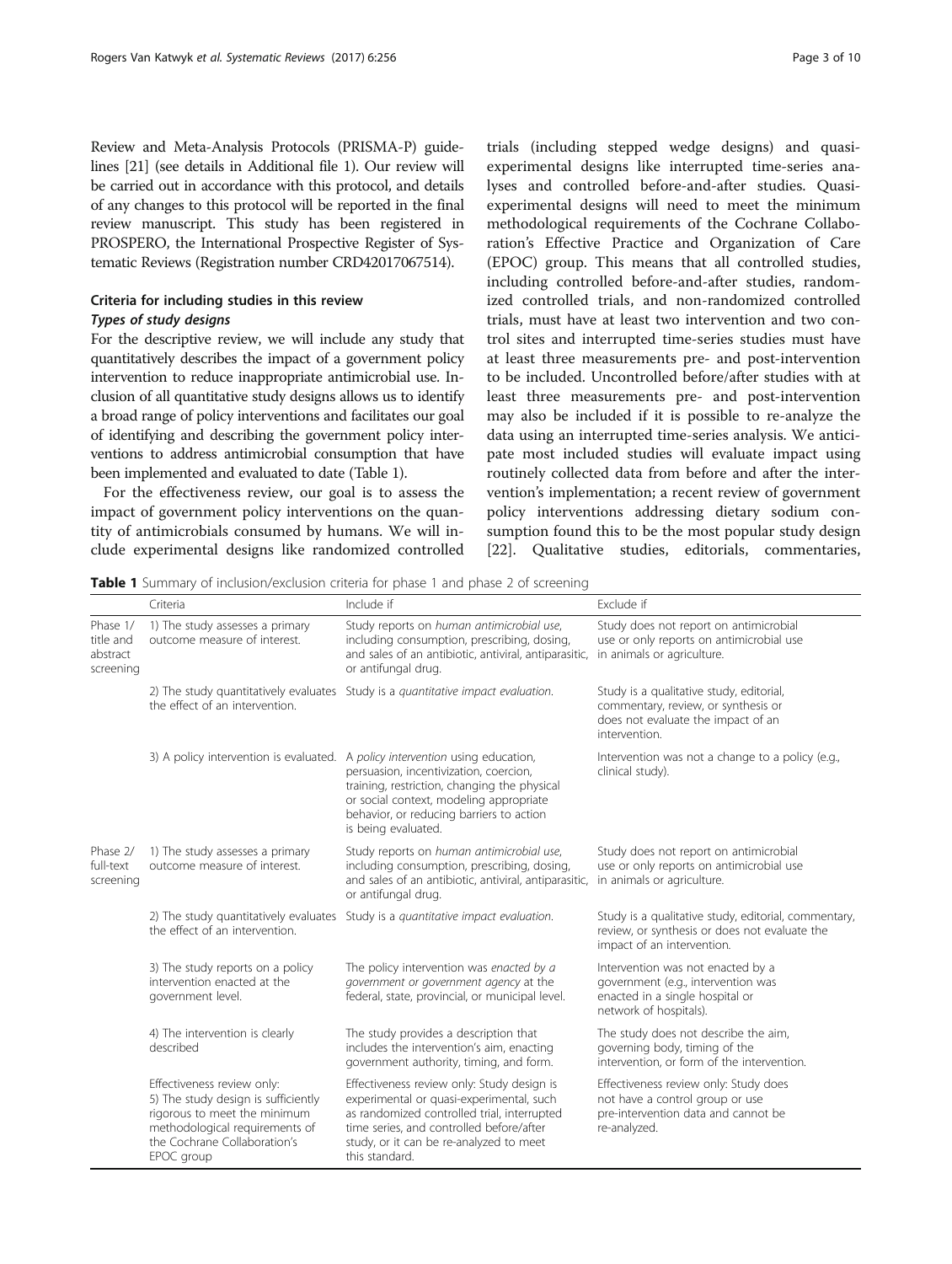reviews, and other syntheses will be excluded; however, the reference lists of relevant reviews and syntheses will be hand-searched to identify other potentially relevant studies.

### Types of participants

The impact of a government policy may be evaluated at any level, from the population level to the single hospital or clinic level; for example, a study investigating the impact of a national guideline might evaluate the impact on antibiotic sales at a national level, but it could also evaluate the impact on prescribing rates in a single hospital. However, in their statistical analysis, studies may include data from anyone involved in the sale, purchase, prescription, or consumption of antimicrobial drugs such as patients, health professionals, hospitals, pharmacies, and other healthcare facilities. Studies that evaluate interventions in any country or simultaneously in multiple countries (e.g., European Union) are eligible for inclusion.

## Types of interventions

Any policy intervention enacted by a government to reduce human antimicrobial use will be included. Interventions may be population-based, or targeted to specific groups such as health professionals. To be included, a study must clearly describe the government policy by providing a description that includes the intervention's aim, enacting government authority, timing, and form.

Globally, many levels of government have jurisdiction over health issues. As such, we will follow an inclusive approach to defining "government." A study is eligible for inclusion if the evaluated policy intervention is enacted by any level of government, including national, state, provincial, regional, and municipal governments, or by a government-controlled agency, ministry, or department. Studies evaluating interventions developed by individual hospitals, pharmacies, and other healthcare facilities will not be included, even if these healthcare facilities are owned, operated, governed, or otherwise controlled by governments. As such, a study evaluating the impact of an audit and feedback program developed by a single hospital or even a network of healthcare facilities would not be eligible.

Policy interventions will be defined in accordance with the Behavior Change Wheel framework; as such, policy interventions are defined as those that create change in antimicrobial use through education, persuasion, incentivization, coercion, training, restriction, changing the physical or social context, modeling appropriate behavior, or reducing barriers to action [\[23](#page-9-0)]. Examples of such policy interventions at the government level would include the following: regulating where antimicrobials can be sold, restricting the use of last-resort antibiotics, or launching public awareness campaigns. Comparators or control groups may include the absence of the government policy or comparison with another policy. Eligible interventions can target all antimicrobials (e.g., all antibiotics), specific antimicrobials, or particular groups of antimicrobials (e.g., 4C antibiotics).

### Types of outcomes

Many countries do not collect sufficient regional or national surveillance data on AMR to allow analysis of the impact of policy-level interventions on resistance, and surveillance definitions of resistance vary between countries [[24](#page-9-0)]. As such, we chose to focus on antimicrobial use, which is an intermediary between policy interventions and AMR. Better data exists for this outcome, as prescribing and sales of antibiotics are often captured as routine health administrative data. Relevant outcome measures of antimicrobial use include self-reported antimicrobial consumption, measured antimicrobial consumption, antimicrobial prescribing, antimicrobial dosing, and/or antimicrobial sales. Secondary outcomes will include any other reported beneficial or adverse outcomes related to the intervention. These secondary outcomes might include, for example, changes in rates of AMR, or increases and decreases in the rates of hospital re-admission or return clinic visits, resulting from a government policy intervention to reduce human antimicrobial consumption.

## Information sources

Seven electronic databases will be searched: MEDLINE, CINAHL, EMBASE, PAIS Index, Cochrane Central Register of Controlled Trials (CENTRAL), and Web of Science from inception to March 2017. PubMed will also be searched for relevant articles that are not indexed in MEDLINE, using the search filter developed by the Canadian Agency for Drugs and Technologies in Health [\[25](#page-9-0)]. The MEDLINE search strategy is available in Table [2](#page-4-0); the search strategies for all databases are in Additional file [2](#page-7-0). The search strategies for the four biomedical databases (MEDLINE, EMBASE, CENTRAL, and PubMed) include search terms for 172 antibiotics names; this list of antibiotics was used in the recent Cochrane review of interventions to improve antibiotic prescribing in hospitals [[12](#page-8-0)]. The search strategies for the social science and allied health databases (CINAHL, PAIS Index, Web of Science) included the generic terms "antibiotic" and "antimicrobial" instead of specific antibiotic names. No date or language limits have been applied; we will endeavor to translate studies that are not in languages spoken by members of the study team (i.e., English and French). To identify gray literature, we will use keywords to conduct targeted web searching to identify government and civil society reports and hand-search reference lists of included studies to identify non-indexed articles. We will also use the ProQuest Dissertations and Theses database to identify dissertations on this topic. After full-text screening, we will also contact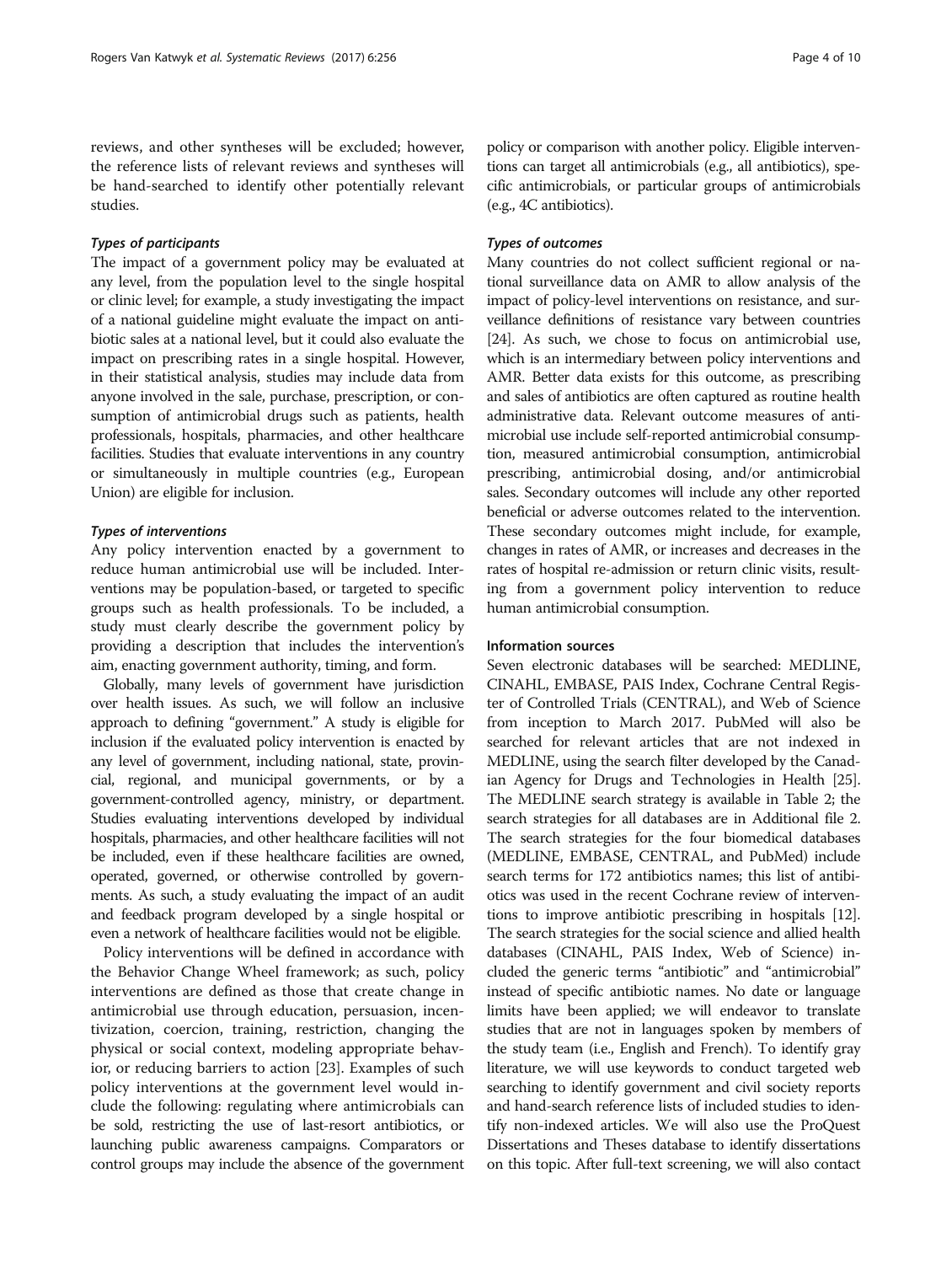<span id="page-4-0"></span>

| Theme          | Search terms                                                                                                                                                                                                                                                                                                                                                                                                                                                                                                                                                                                                                                                                                                                                                                                                                                                                                                                                                                                                                                                                                                                                                                                                                                                                                                                                                                                                                                                                                                                                                                                                                                                                                                                                                                                                                                                                                                                                                                                                                                                                                                                                                                                                                                                                                                                                                                                                                                                                                                                                                                                                                                                                                                                                                                                                                                                                                                                                                                                                                                  |
|----------------|-----------------------------------------------------------------------------------------------------------------------------------------------------------------------------------------------------------------------------------------------------------------------------------------------------------------------------------------------------------------------------------------------------------------------------------------------------------------------------------------------------------------------------------------------------------------------------------------------------------------------------------------------------------------------------------------------------------------------------------------------------------------------------------------------------------------------------------------------------------------------------------------------------------------------------------------------------------------------------------------------------------------------------------------------------------------------------------------------------------------------------------------------------------------------------------------------------------------------------------------------------------------------------------------------------------------------------------------------------------------------------------------------------------------------------------------------------------------------------------------------------------------------------------------------------------------------------------------------------------------------------------------------------------------------------------------------------------------------------------------------------------------------------------------------------------------------------------------------------------------------------------------------------------------------------------------------------------------------------------------------------------------------------------------------------------------------------------------------------------------------------------------------------------------------------------------------------------------------------------------------------------------------------------------------------------------------------------------------------------------------------------------------------------------------------------------------------------------------------------------------------------------------------------------------------------------------------------------------------------------------------------------------------------------------------------------------------------------------------------------------------------------------------------------------------------------------------------------------------------------------------------------------------------------------------------------------------------------------------------------------------------------------------------------------|
| Antibiotic use | I. Anti-Bacterial Agents/                                                                                                                                                                                                                                                                                                                                                                                                                                                                                                                                                                                                                                                                                                                                                                                                                                                                                                                                                                                                                                                                                                                                                                                                                                                                                                                                                                                                                                                                                                                                                                                                                                                                                                                                                                                                                                                                                                                                                                                                                                                                                                                                                                                                                                                                                                                                                                                                                                                                                                                                                                                                                                                                                                                                                                                                                                                                                                                                                                                                                     |
|                | 2. Anti-infective Agents/                                                                                                                                                                                                                                                                                                                                                                                                                                                                                                                                                                                                                                                                                                                                                                                                                                                                                                                                                                                                                                                                                                                                                                                                                                                                                                                                                                                                                                                                                                                                                                                                                                                                                                                                                                                                                                                                                                                                                                                                                                                                                                                                                                                                                                                                                                                                                                                                                                                                                                                                                                                                                                                                                                                                                                                                                                                                                                                                                                                                                     |
|                | $3.1$ or $2$                                                                                                                                                                                                                                                                                                                                                                                                                                                                                                                                                                                                                                                                                                                                                                                                                                                                                                                                                                                                                                                                                                                                                                                                                                                                                                                                                                                                                                                                                                                                                                                                                                                                                                                                                                                                                                                                                                                                                                                                                                                                                                                                                                                                                                                                                                                                                                                                                                                                                                                                                                                                                                                                                                                                                                                                                                                                                                                                                                                                                                  |
|                | or oxytetracycline? or paromomycin? or penicillanic acid? or penicillic acid? or penicillin?? or pivarnpicillin? or polymyxin b? or polymyxin? or pristinamycin?<br>cephamycin? or cephapirin? or cephradine? or chloramphenicol? or chlortetracycline? or clarithromycin? or clavulanic acid? or clavulanic acid? or clindamycin?<br>diketopiperazine? or distamycin? or doxycycline? or echinomycin? or edeine? or enviomycin? or erythromycin? or erythromycin estolate? or erythromycin ethylsuccinate?<br>antimycin? or aurodox? or azithromycin? or azlocillin? or aztreonam? or bacitracin? or bacteriocin? or bambermycin? or bongkrekic acid?<br>mikamycin? or minocycline? or miocamycin? or moxalactam? or mupirocin? or mycobacillin? or nafcillin? or natamycin? or nebramycin?<br>or brefeldin? or butirosin sulfate? or calcimycin? or candicidin? or capreomycin? or carboililin? or cefador? or cefadoxil? or cefamandole? or cefatrizine?<br>or filipin? or floxacillin? or fluoroquinolone? or fosfomycin? or framycetin? or fusidic acid? or gentamicin? or gramicidin? or hygromycin? or imipenem? or josamycin? or<br>amdinocillin? or amdinocillin pivoxil? or amikacin? or amoxicillin? or amoxicillin-potassium clavulanate combination? or amphotericin?<br>or neomycin? or netilmicin? or netropsin? or nigericin? or nisin? or novobiocin? or nystatin? or ofloxacin? or oleandomycin? or oligomycin? or oxacillin?<br>tylosin? or tyrocidine? or tyrothricin? or valinomycin? or vancomycin? or viemamycin? or virginiamycin? or beta-lactams) adj2 (use* or misuse or consume<br>kanamycin? or kitasamycin? or lactam? or lasalocid? or leucomycin? or lincomycin? or lucensomycin? or lymecycline? or mepartricin? or methacycline?<br>or rifabutin? or rifamycin? or ristocetin? or rolitetracycline? or roxarsone? or roxithromycin? or rutamycin? or sirolimu? or sisomicin? or<br>talampicillin? or teicoplanin? or tetracycline? or thiamphenicol? or thienamycin? or thiostrepton? or ticarcillin? or tobramycin? or troleandomycin? or tunicamycin? or<br>spectinomycin? or spiramycin? or streptogramin?? or streptomycin? or streptovaricin? or sulbactam? or sulbenicillin? or sulfamerazine? or sulfamethoxypyridazine? or<br>ceftazidime? or ceftizoxime? or cefuriaxone? or cefuroxime? or cephale? or cephaloglycin? or cephaloridine? or cephalosporin? or cephalothin? or<br>or cefazolin? or cefixime? or cefmenoxime? or cefmetazole? or cefonicid? or ceforazone? or cefotetan? or cefotetan? or cefotiam? or cefoxitin? or cefsulodin? or<br>or cloxacillin? or cylistin? or cylacillin? or dactinomycin? or daptomycin? or demeclocycline? or dibekacin? or dicloxacillin? or dirlydrostreptomycin sulfate? or<br>or consumption or intake or dose or dosage or prescription* or prescrib* or overprescrib* or sale* or rate*).ab,ti.<br>4. ((antibiotic? or alamethicin? or<br>or prodigiosin? or ribostamycin?<br>or methicillin? or mezlocillin? or<br>or ampicilin? or anisomycin? or |
|                | $3$ and $4$<br>s.                                                                                                                                                                                                                                                                                                                                                                                                                                                                                                                                                                                                                                                                                                                                                                                                                                                                                                                                                                                                                                                                                                                                                                                                                                                                                                                                                                                                                                                                                                                                                                                                                                                                                                                                                                                                                                                                                                                                                                                                                                                                                                                                                                                                                                                                                                                                                                                                                                                                                                                                                                                                                                                                                                                                                                                                                                                                                                                                                                                                                             |
| Change/impact  | changes or changing or control* or decreas* or limit* or modify or modified or modifying or reduce or reducing or reduction* or<br>restrict* or appropriate or inappropriate or rational* or irrational*).ab.ti.<br>6. (adjust* or alter* or change or                                                                                                                                                                                                                                                                                                                                                                                                                                                                                                                                                                                                                                                                                                                                                                                                                                                                                                                                                                                                                                                                                                                                                                                                                                                                                                                                                                                                                                                                                                                                                                                                                                                                                                                                                                                                                                                                                                                                                                                                                                                                                                                                                                                                                                                                                                                                                                                                                                                                                                                                                                                                                                                                                                                                                                                        |
| Policy         | 7. exp. policy/                                                                                                                                                                                                                                                                                                                                                                                                                                                                                                                                                                                                                                                                                                                                                                                                                                                                                                                                                                                                                                                                                                                                                                                                                                                                                                                                                                                                                                                                                                                                                                                                                                                                                                                                                                                                                                                                                                                                                                                                                                                                                                                                                                                                                                                                                                                                                                                                                                                                                                                                                                                                                                                                                                                                                                                                                                                                                                                                                                                                                               |
|                | 8. exp. policy making/                                                                                                                                                                                                                                                                                                                                                                                                                                                                                                                                                                                                                                                                                                                                                                                                                                                                                                                                                                                                                                                                                                                                                                                                                                                                                                                                                                                                                                                                                                                                                                                                                                                                                                                                                                                                                                                                                                                                                                                                                                                                                                                                                                                                                                                                                                                                                                                                                                                                                                                                                                                                                                                                                                                                                                                                                                                                                                                                                                                                                        |
|                | 9. exp. legislation as Topic/                                                                                                                                                                                                                                                                                                                                                                                                                                                                                                                                                                                                                                                                                                                                                                                                                                                                                                                                                                                                                                                                                                                                                                                                                                                                                                                                                                                                                                                                                                                                                                                                                                                                                                                                                                                                                                                                                                                                                                                                                                                                                                                                                                                                                                                                                                                                                                                                                                                                                                                                                                                                                                                                                                                                                                                                                                                                                                                                                                                                                 |
|                | 10. exp. Government/                                                                                                                                                                                                                                                                                                                                                                                                                                                                                                                                                                                                                                                                                                                                                                                                                                                                                                                                                                                                                                                                                                                                                                                                                                                                                                                                                                                                                                                                                                                                                                                                                                                                                                                                                                                                                                                                                                                                                                                                                                                                                                                                                                                                                                                                                                                                                                                                                                                                                                                                                                                                                                                                                                                                                                                                                                                                                                                                                                                                                          |
|                | 11. Government Regulation/                                                                                                                                                                                                                                                                                                                                                                                                                                                                                                                                                                                                                                                                                                                                                                                                                                                                                                                                                                                                                                                                                                                                                                                                                                                                                                                                                                                                                                                                                                                                                                                                                                                                                                                                                                                                                                                                                                                                                                                                                                                                                                                                                                                                                                                                                                                                                                                                                                                                                                                                                                                                                                                                                                                                                                                                                                                                                                                                                                                                                    |
|                | 12. (program* or campaign* or policy or policies or guideline* or ban or banned or Regulat* or laws or laws or prohibit* or restrict* or legislat* or report* or dx* or<br>audit* or formular* or expenditure* or spending or label* or market* or advertis* or consultation*).ab.ti.                                                                                                                                                                                                                                                                                                                                                                                                                                                                                                                                                                                                                                                                                                                                                                                                                                                                                                                                                                                                                                                                                                                                                                                                                                                                                                                                                                                                                                                                                                                                                                                                                                                                                                                                                                                                                                                                                                                                                                                                                                                                                                                                                                                                                                                                                                                                                                                                                                                                                                                                                                                                                                                                                                                                                         |
|                | 13. (health\$ adj2 (policy or policies or planning or priorit\$)).ab,ti.                                                                                                                                                                                                                                                                                                                                                                                                                                                                                                                                                                                                                                                                                                                                                                                                                                                                                                                                                                                                                                                                                                                                                                                                                                                                                                                                                                                                                                                                                                                                                                                                                                                                                                                                                                                                                                                                                                                                                                                                                                                                                                                                                                                                                                                                                                                                                                                                                                                                                                                                                                                                                                                                                                                                                                                                                                                                                                                                                                      |
|                | or $13$<br>14.7 or 8 or 9 or 10 or 11 or 12                                                                                                                                                                                                                                                                                                                                                                                                                                                                                                                                                                                                                                                                                                                                                                                                                                                                                                                                                                                                                                                                                                                                                                                                                                                                                                                                                                                                                                                                                                                                                                                                                                                                                                                                                                                                                                                                                                                                                                                                                                                                                                                                                                                                                                                                                                                                                                                                                                                                                                                                                                                                                                                                                                                                                                                                                                                                                                                                                                                                   |
|                | 15.5 and 6 and 14                                                                                                                                                                                                                                                                                                                                                                                                                                                                                                                                                                                                                                                                                                                                                                                                                                                                                                                                                                                                                                                                                                                                                                                                                                                                                                                                                                                                                                                                                                                                                                                                                                                                                                                                                                                                                                                                                                                                                                                                                                                                                                                                                                                                                                                                                                                                                                                                                                                                                                                                                                                                                                                                                                                                                                                                                                                                                                                                                                                                                             |
| Humans only    | 16. exp. animals/ not humans.sh.                                                                                                                                                                                                                                                                                                                                                                                                                                                                                                                                                                                                                                                                                                                                                                                                                                                                                                                                                                                                                                                                                                                                                                                                                                                                                                                                                                                                                                                                                                                                                                                                                                                                                                                                                                                                                                                                                                                                                                                                                                                                                                                                                                                                                                                                                                                                                                                                                                                                                                                                                                                                                                                                                                                                                                                                                                                                                                                                                                                                              |
|                | 17.15 not 16                                                                                                                                                                                                                                                                                                                                                                                                                                                                                                                                                                                                                                                                                                                                                                                                                                                                                                                                                                                                                                                                                                                                                                                                                                                                                                                                                                                                                                                                                                                                                                                                                                                                                                                                                                                                                                                                                                                                                                                                                                                                                                                                                                                                                                                                                                                                                                                                                                                                                                                                                                                                                                                                                                                                                                                                                                                                                                                                                                                                                                  |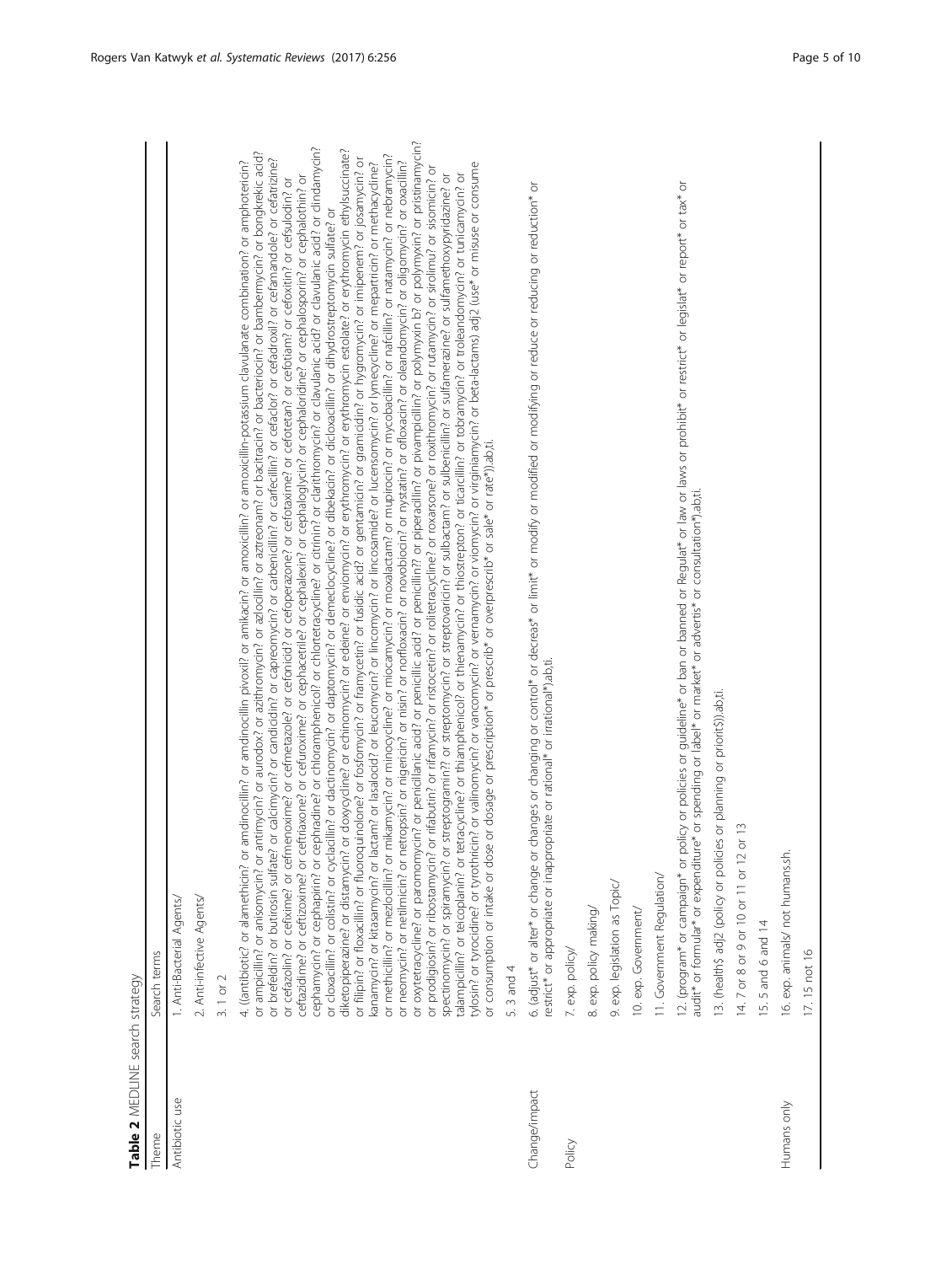six subject-matter experts—one from each WHO region—to identify any additional studies from their region that meet our inclusion criteria. This search strategy was designed in consultation with a health science research librarian and a government information research librarian at the University of Ottawa. The search strategy has been peer-reviewed using PRESS [\[26\]](#page-9-0).

#### Screening and eligibility

We anticipate that some studies may not clearly state in the title or abstract that the intervention is based on a government policy intervention. To ensure that these articles are not inadvertently excluded, we will conduct screening and eligibility assessment in two stages. First, at the title/abstract screening stage, articles will be assessed to determine if they meet a set of basic criteria. Second, at the full-text review stage, articles will be assessed thoroughly to determine whether the study meets the remaining inclusion/exclusion criteria. The inclusion/exclusion criteria for both stages are listed in Table [1](#page-2-0). Conference abstracts and proceedings will be eligible for inclusion in the descriptive review if they

Table 3 Data extraction fields

provide sufficient detail to describe the intervention. However, given that conference abstracts often differ in major ways from the final published papers [\[27](#page-9-0)], they will be excluded from the analysis in the effectiveness review.

#### Data management and extraction

Search results from all electronic databases will be aggregated using EndNote X7 software. De-duplication will be carried out using the methods described by Bramer et al. [\[28](#page-9-0)] which aims to reduce the number of false duplicates excluded while minimizing the need for manual de-duplication. Title/abstract screening, full-text review, data extraction, and risk of bias assessment will be carried out independently by two reviewers. Any disagreements between reviewers will be resolved by consensus or in consultation with a third reviewer (SJH) if needed. A PRISMA diagram will be generated to summarize the flow of studies through the stages of the review [\[29](#page-9-0)]. Covidence software [\[30](#page-9-0)] will be used for screening. Data extraction will be conducted using a customized data extraction tool that will be pilot-tested in advance. Table 3

| General information          | Authors                                                                                       |
|------------------------------|-----------------------------------------------------------------------------------------------|
|                              | Publication year                                                                              |
|                              | Journal                                                                                       |
|                              | Country of study                                                                              |
| Study characteristics        | Intervention aim                                                                              |
|                              | Study aim                                                                                     |
|                              | Study design                                                                                  |
|                              | Study duration, including duration of<br>pre-intervention period and duration<br>of follow-up |
| Study participants           | Description of population of interest                                                         |
|                              | Method of recruitment                                                                         |
|                              | Inclusion/exclusion criteria for study<br>participants                                        |
|                              | Sample size calculation/power calculation                                                     |
| Intervention characteristics | Enacting government authority                                                                 |
|                              | Description of policy intervention                                                            |
|                              | Description of intervention groups                                                            |
|                              | Number of intervention groups                                                                 |
|                              | Intervention duration and timing                                                              |
| Data analysis                | Type of analyses conducted                                                                    |
|                              | Statistical tests conducted                                                                   |
|                              | Confounders                                                                                   |
| Intervention effects         | Baseline and post-intervention results                                                        |
|                              | Estimates of effect, including by time or<br>subgroup as appropriate                          |
|                              | Secondary outcomes: beneficial outcomes                                                       |
|                              | Secondary outcomes: adverse events                                                            |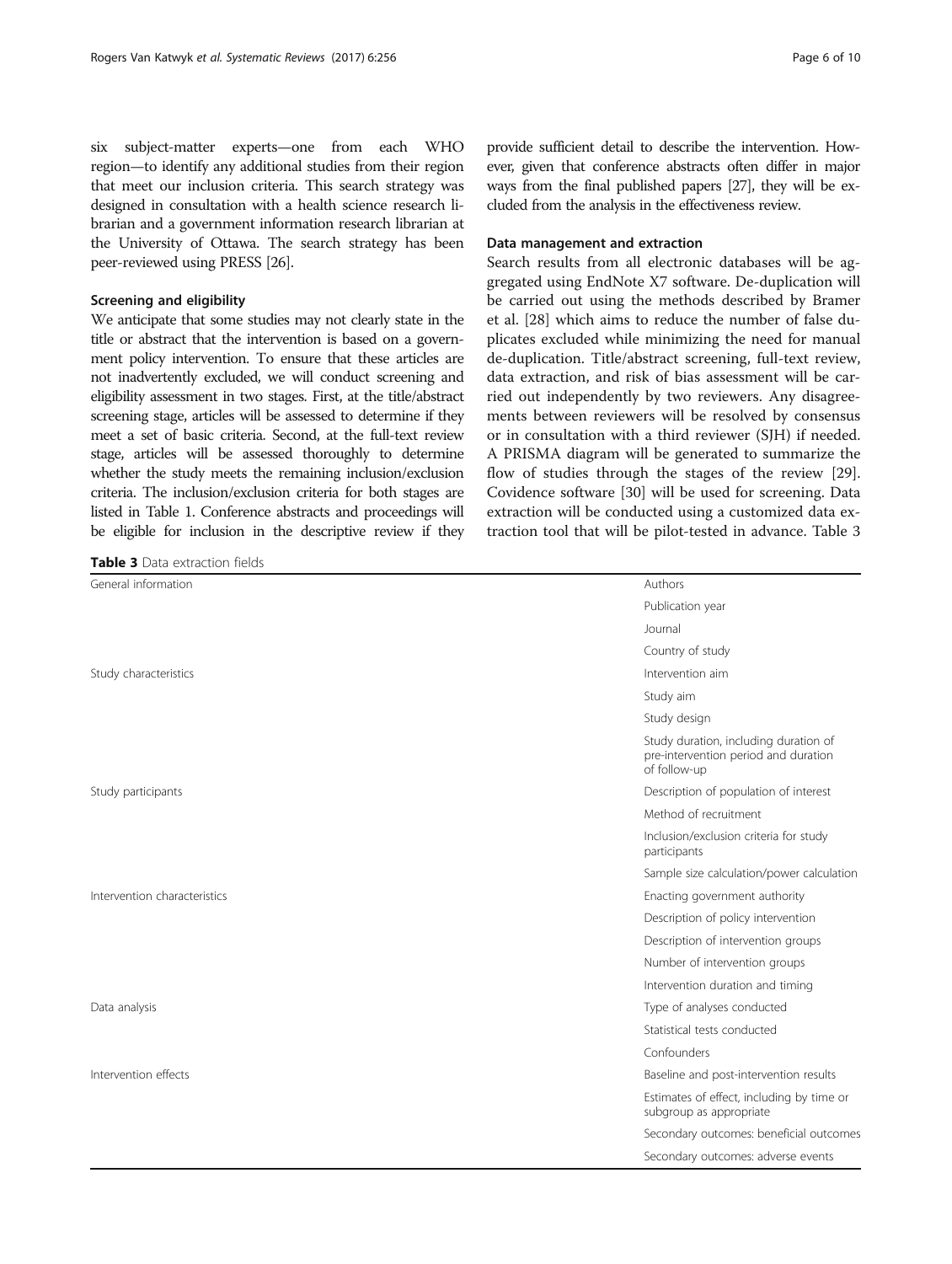summarizes the data that will be extracted from each included study.

#### Quality assessment and risk of bias

Studies that meet the inclusion criteria for the effectiveness review will be assessed for bias using the risk of bias criteria developed by Cochrane's EPOC group [\[31\]](#page-9-0) which is based upon Cochrane's Risk of Bias Tool [\[32\]](#page-9-0) and provides advice on assessing randomized trials, controlled before-after studies, and interrupted time-series studies. Studies will be assessed with regard to selection bias, performance bias, detection bias, attrition bias, reporting bias, and other sources of bias. For controlled studies, we will examine baseline imbalances in antibiotic prescribing levels and population age and sex/gender distributions. Studies will be assessed as "low risk of bias," "high risk of bias," or "unclear risk of bias" on each criterion, and a summary table will be produced for each study.

#### Strategy for analysis

## Descriptive review

Data collected for the descriptive review of government policy interventions will be tabulated and summarized narratively. Articles will be categorized into seven groups by policy type based on the Behavior Change Wheel framework [[23](#page-9-0)]: communication/marketing, guidelines, fiscal, regulation, legislation, environmental/social planning, and service provision. We will produce summary figures to report on the characteristics of each intervention type.

# Effectiveness review

The government policy interventions that we identify are likely to be implemented across many populations, settings, and healthcare systems and with different goals. Some studies may aim to reduce all antimicrobial use, while others may target inappropriate antimicrobial use, or aim to reduce the use of specific antimicrobial agents. Given this diversity, it would be useful to generate estimates of effect by policy type. Therefore, if appropriate, we will conduct meta-analyses as part of our effectiveness review using the data from those studies that employed a rigorous study design. To be included in the meta-analysis, quasi-experimental studies will need to meet the minimum methodological requirements of the EPOC group. The two preferred analysis methods for interrupted time-series studies are segmented regression analysis with time trends before and after the intervention adjusting for autocorrelation and any periodic changes, or ARIMA analysis. Results for outcomes can be presented as changes along two dimensions: change in level, which is the immediate effect of the intervention, and change in slope, which is the change in the trend from pre- to post-intervention. Change in level is measured as the difference between the fitted value for

the first post-intervention data point (e.g., 1 month after the intervention) minus the predicted outcome for the first post-intervention data point based on the preintervention slope only. Change in slope is the change in the trend from pre- to post-intervention and can be used to determine the long-term effect of the intervention. Since the interpretation of changes in slope can be difficult, we anticipate presenting the long-term effects of the interventions as proposed for the immediate effects: for example, the difference between the fitted value 6 months post-intervention (half a year after the intervention) minus the predicted outcome 6 months postintervention based on the pre-intervention slope only. As appropriate, effects after 1 year, 2 years, etc., will be measured similarly. Where possible, we will re-analyze the results of any interrupted time-series studies that have not used these analytic strategies; we will also reanalyze the results of uncontrolled before and after studies using segmented regression analysis if the studies have at least three measurements pre- and postintervention. Where necessary, time series data will be extracted from tables and figures using a software package that reads values from images.

If feasible and appropriate, meta-analysis will be conducted for each category of policy described in the descriptive review. We do not anticipate that studies will share a common unit of measurement; as such, individual study effect estimates will be generated for continuous outcomes using standardized mean differences, and odds ratios will be converted to standardized mean difference. A random-effects model will be used for meta-analysis. We will present forest plots to explore variation due to the inclusion of non-randomized studies. If more than 10 studies are included in the meta-analysis, we will investigate publication bias using funnel plots. Asymmetry will be assessed visually and using the Egger test [[32](#page-9-0)], and additional exploratory analyses will be conducted if we identify evidence of reporting bias. If individual studies report the necessary data, we will undertake a sex- and genderbased analysis to determine whether government interventions have differential effects across these subgroups. Additionally, if we determine that there are sufficient sexand gender-based data from studies on a specific policy (e.g., restriction of over-the-counter antimicrobial sales), we will determine whether meta-analysis is feasible in this case. Sensitivity analyses will be conducted to consider the impact of dropping weaker study designs and studies at high risk of bias.

We expect to see substantial variability across studies and will explore this using the  $I^2$  statistic [[33\]](#page-9-0). In line with the Cochrane Handbook's guideline that an  $I^2$  statistic > 50% may indicate substantial heterogeneity [\[32](#page-9-0)], we will pool studies and conduct exploratory subgroup analyses if we find an  $I^2$  greater than this value. Planned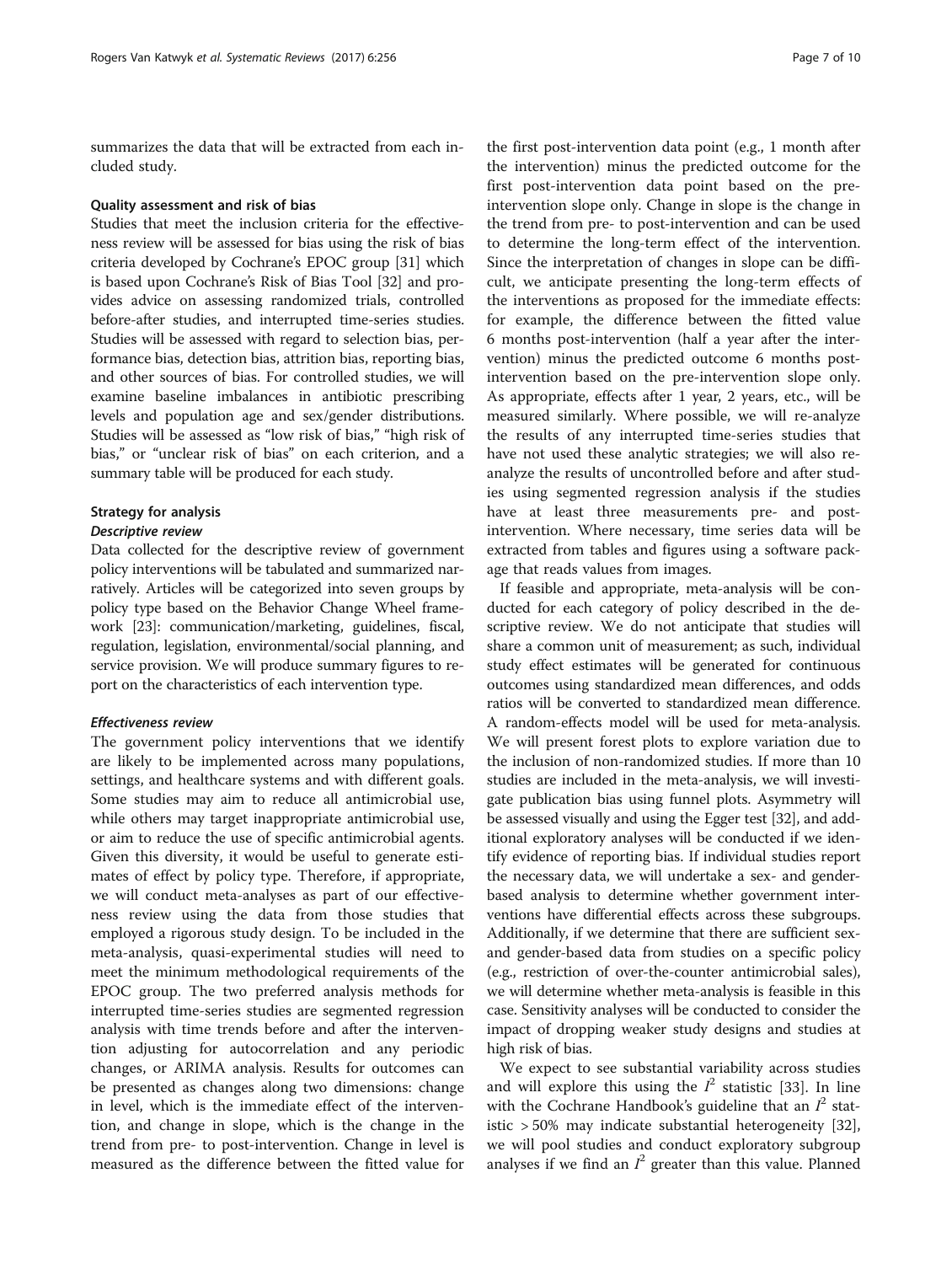<span id="page-7-0"></span>subgroup analyses include interventions that have been implemented in low- and middle-income countries and interventions that targeted particular audiences, for example, health care providers.

Should meta-analysis not be feasible, a narrative review and structured synthesis of the evidence will be conducted using the studies with rigorous study designs. Within and across the categories of policy intervention described above, we will report on ranges of effects, heterogeneity, and quality of the evidence. If appropriate, we will also report on the intervention effects by target population (e.g., health professionals vs. general public) and, if data are available, by sex and gender.

#### Missing data

Where necessary statistical data are missing (e.g., standard deviations), we will contact the study authors directly by using the email address of the corresponding author provided in the article or by searching the Internet for another email address for the corresponding author if the published address is invalid. Authors will be contacted twice before data are marked as missing. Any missing data that we are not able to obtain will be documented in the data extraction form.

If we identify cluster randomized trials that have not appropriately accounted for the unit of randomization, we will contact the authors for an estimate of the intracluster correlation coefficient or use external databases to impute an appropriate estimate to adjust for clustering.

## Interpretation of review findings

The Grading of Recommendations Assessment, Development and Evaluation (GRADE) system for rating the quality of evidence will be used in presenting the findings of this systematic review, as recommended by the Cochrane Collaboration [\[34\]](#page-9-0). The major outcomes for the effectiveness review will be presented in a summary of findings table.

#### **Discussion**

To our knowledge, this will be the first systematic review to investigate the range of government interventions on antibiotic use and to consider the impact of government policy or regulatory action on antibiotic use. In identifying and describing government-level interventions (aim 1) using a systematic search strategy, we will be creating a valuable tool for policymakers. Since we will be conducting this search systematically, we will be maximizing our likelihood of identifying the full set of government policy interventions that have been implemented and evaluated to date. In transparently synthesizing evidence that assesses the effectiveness of these interventions, we can offer higher-quality evidence from around the world to inform the consideration, prioritization, and adoption of new government policies to reduce human antimicrobial use. The identification

of any gaps in the evidence about the effectiveness of different government policy interventions will also help inform future priorities for researchers and research funders.

## Strengths and limitations

As the first systematic review to focus on government policy interventions addressing AMR, the review will provide valuable information for policymakers, public health practitioners, and researchers. Our search strategy has been carefully designed in consultation with two research librarians at the University of Ottawa—a health research librarian and a government research librarian—to incorporate databases from multiple academic disciplines and to employ several gray literature searching techniques to assist in locating relevant nonacademic information sources. The protocol has been designed to meet the Cochrane Collaboration's standards for conducting a systematic review.

We recognize the potential for publication bias in this review, particularly since much of the data we seek may not reside in easily searchable databases of peer-reviewed academic literature. We have gone to great lengths in designing this study to minimize the impact of such publication bias. First, we consulted with an additional librarian focused on government research to identify strategies for identifying government documents online. Second, we will be consulting with subject-matter experts to identify other sources. These two mechanisms, along with hand-searching reference lists of articles, will assist us in identifying the relevant literature.

A second concern for this study is data quality. Since we are investigating government policy interventions, we do not expect to identify, for example, many randomized controlled studies. Although there is a greater risk of bias associated with quasi-experimental analyses, we have chosen to include these studies in addition to randomized controlled trials in both the descriptive and effectiveness reviews. In so doing, we will identify a broader range of government policy interventions, rather than identifying only those that suit the randomized controlled design. For the effectiveness review, we have chosen to include quasiexperimental studies, but to analyze only those studies with more rigorous study designs. This way we can place greater confidence in the estimates of effectiveness in these studies as they must, at the very least, include control groups or pre-intervention data. Additionally, all studies will be analyzed for risk of bias and in accordance with GRADE quality of evidence criteria.

## Additional file

[Additional file 1:](dx.doi.org/10.1186/s13643-017-0640-2) PRISMA-P (Preferred Reporting Items for Systematic review and Meta-Analysis Protocols) checklist: recommended items to address in a systematic review protocol\*. (DOCX 31 kb)

[Additional file 2:](dx.doi.org/10.1186/s13643-017-0640-2) Medline search strategy. (DOCX 161 kb)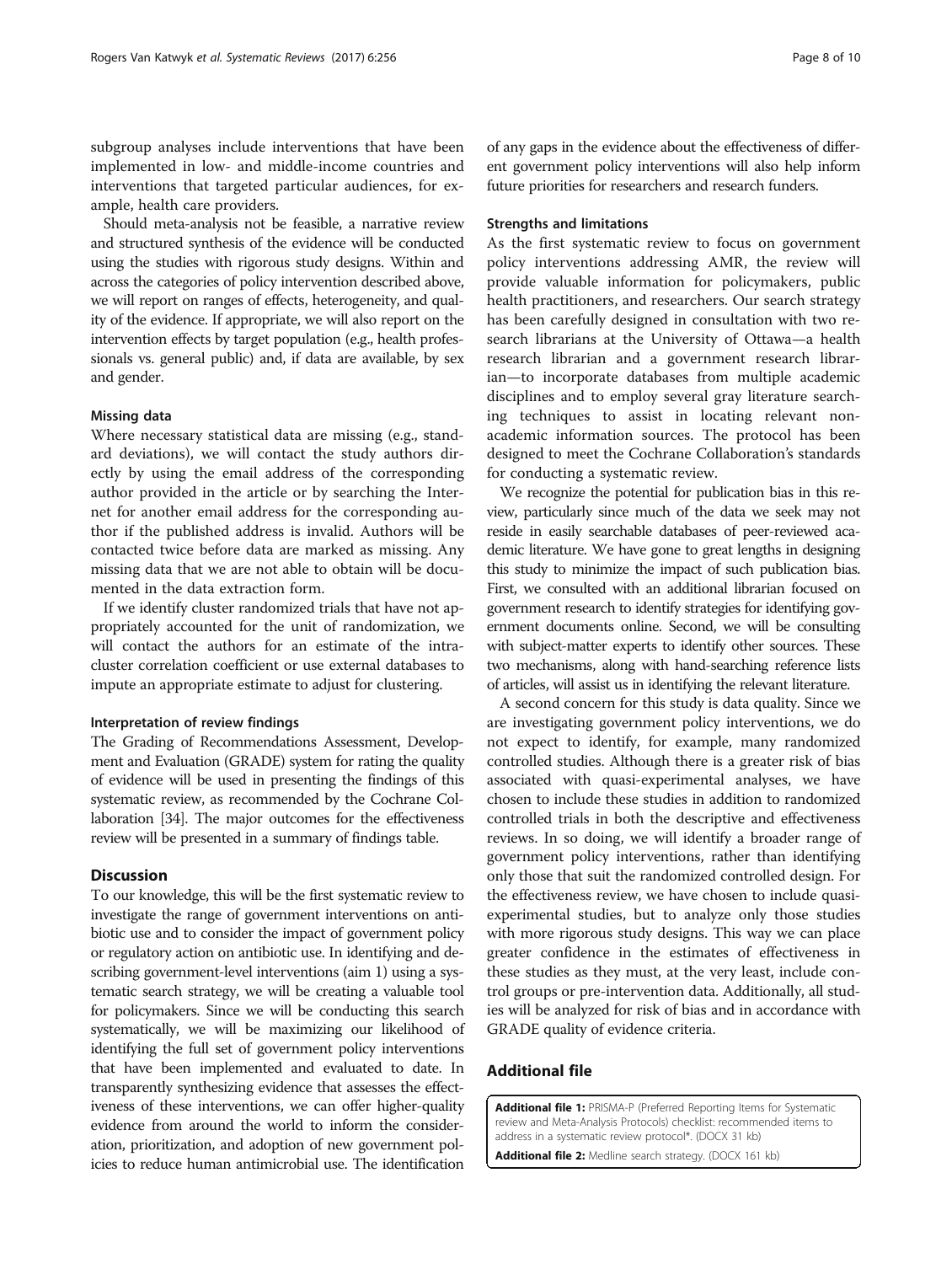#### <span id="page-8-0"></span>Abbreviations

AMR: Antimicrobial resistance; EPOC: Effective Practice and Organization of Care; GRADE: Grading of Recommendations Assessment, Development and Evaluation; PRISMA: Preferred Reporting Items for Systematic Reviews and Meta-Analyses; PROSPERO: International Prospective Register of Systematic Reviews

#### Acknowledgements

We would like to thank librarians Michael Boutet, Catherine McGoveran, and Lindsey Sikora at the University of Ottawa who provided advice, support, and peer review for the development of our search strategy. We would also like to thank Miriam Nkangu and Theresa Tam for their advice on this project.

#### Funding

This project benefited from contract funding from the Public Health Agency of Canada. This work was additionally completed as part of the International Collaboration for Capitalizing on Cost-Effective and Life-Saving Commodities (i4C) that is funded through the Research Council of Norway's Global Health & Vaccination Programme (GLOBVAC Project #234608). SRVK is supported by an Ontario Graduate Scholarship and SJH is additionally supported by the Canadian Institutes of Health Research. JMG holds a Canada Research Chair in Health Knowledge Transfer and Uptake. None of the funders had a role in the design of the study, the preparation of this manuscript, or the decision to publish it.

#### Availability of data and materials

Not applicable

#### Authors' contributions

SRVK and SJH conceived the idea for the systematic review. SRVK led the design of the protocol and methodology, devised the search strategy, and wrote the first draft of the manuscript. SJH and JG supervised the design of the protocol and methodology and critically revised the manuscript. MT and MM provided valuable subject-matter or methodological expertise and revised the manuscript. All authors have read and approved the final manuscript.

#### Ethics approval

Not applicable

#### Consent for publication

Not applicable

#### Competing interests

SJH and MM have both advised several governments on interventions they could use to address antimicrobial resistance in their personal capacities. The other authors declare that they have no competing interests.

#### Publisher's Note

Springer Nature remains neutral with regard to jurisdictional claims in published maps and institutional affiliations.

#### Author details

<sup>1</sup>School of Epidemiology and Public Health, University of Ottawa, Ottawa, ON, Canada. <sup>2</sup>Global Strategy Lab, Dahdaleh Institute for Global Health Research, Faculty of Health and Osgoode Hall Law School, York University, Ottawa, ON, Canada. <sup>3</sup>Clinical Epidemiology Program, Ottawa Hospital Research Institute, Ottawa, ON, Canada. <sup>4</sup> Department of Medicine, University of Ottawa, Ottawa, ON, Canada. <sup>5</sup> Division of Infectious Diseases and HIV Medicine, Groote Schuur Hospital, University of Cape Town, Cape Town, South Africa. <sup>6</sup>Department of Health Research Methods, Evidence, and Impact, McMaster Health Forum, McMaster University, Hamilton, ON, Canada. <sup>7</sup> Department of Global Health and Population, Harvard T.H. Chan School of Public Health, Harvard University, Boston, MA, USA.

#### Received: 22 June 2017 Accepted: 23 November 2017 Published online: 13 December 2017

#### References

- 1. O'Neill J. Tackling drug-resistant infections globally: final report and recommendations: the review on antimicrobial resistance; 2016 [Available from: [https://amr-review.org/Publications.html.](https://amr-review.org/Publications.html)
- 2. Nobelprize.org. Sir Alexander Fleming—nobel lecture: penicillin: Nobel Media AB; 2014 [Available from: [http://www.nobelprize.org/nobel\\_prizes/](http://www.nobelprize.org/nobel_prizes/medicine/laureates/1945/fleming-lecture.html) [medicine/laureates/1945/fleming-lecture.html.](http://www.nobelprize.org/nobel_prizes/medicine/laureates/1945/fleming-lecture.html)
- 3. Holmes AH, Moore LSP, Sundsfjord A, Steinbakk M, Regmi S, Karkey A, et al. Understanding the mechanisms and drivers of antimicrobial resistance. Lancet. 387(10014):176–87.
- 4. Conly JM, Johnston BL. Where are all the new antibiotics? The new antibiotic paradox. The Canadian Journal of Infectious Diseases & Medical Microbiology. 2005;16(3):159–60.
- 5. Braine T. Race against time to develop new antibiotics. Bull World Health Organ. 2011;89(2):88-9.
- 6. Boucher HW, Talbot GH, Bradley JS, Edwards JE, Gilbert D, Rice LB, et al. Bad bugs, no drugs: no ESKAPE! An update from the Infectious Diseases Society of America. Clin Infect Dis. 2009;48(1):1–12.
- 7. Costelloe C, Metcalfe C, Lovering A, Mant D, Hay AD. Effect of antibiotic prescribing in primary care on antimicrobial resistance in individual patients: systematic review and meta-analysis. BMJ. 2010;340
- 8. Bell BG, Schellevis F, Stobberingh E, Goossens H, Pringle M. A systematic review and meta-analysis of the effects of antibiotic consumption on antibiotic resistance. BMC Infect Dis. 2014;14:13.
- 9. Lipsitch M, Bergstrom CT, Levin BR. The epidemiology of antibiotic resistance in hospitals: paradoxes and prescriptions. Proc Natl Acad Sci. 2000;97(4):1938–43.
- 10. Lawes T, Lopez-Lozano J-M, Nebot CA, Macartney G, Subbarao-Sharma R, Wares KD, et al. Effect of a national 4C antibiotic stewardship intervention on the clinical and molecular epidemiology of Clostridium difficile infections in a region of Scotland: a non-linear time-series analysis. Lancet Infect Dis. 17(2):194–206.
- 11. Lawes T, Lopez-Lozano J-M, Nebot CA, Macartney G, Subbarao-Sharma R, Dare CRJ, et al. Effects of national antibiotic stewardship and infection control strategies on hospital-associated and communityassociated meticillin-resistant Staphylococcus aureus infections across a region of Scotland: a non-linear time-series study. Lancet Infect Dis. 2015;15(12):1438–49.
- 12. Davey P, Marwick CA, Scott CL, Charani E, McNeil K, Brown E, et al. Interventions to improve antibiotic prescribing practices for hospital inpatients. Cochrane Database Syst Rev. 2017;9(2):CD003543.
- 13. Santa-Ana-Tellez Y, Mantel-Teeuwisse AK, Dreser A, Leufkens HG, Wirtz VJ. Impact of over-the-counter restrictions on antibiotic consumption in Brazil and Mexico. PLoS One. 2013;8(10):e75550.
- 14. Moura ML, Boszczowski I, Mortari N, Barrozo LV, Neto FC, Lobo RD, et al. The impact of restricting over-the-counter sales of antimicrobial drugs: preliminary analysis of national data. Medicine. 2015;94(38):e1605.
- 15. Wirtz VJ, Herrera-Patino JJ, Santa-Ana-Tellez Y, Dreser A, Elseviers M, Vander Stichele RH. Analysing policy interventions to prohibit over-the-counter antibiotic sales in four Latin American countries. Tropical Med Int Health. 2013;18(6):665–73.
- 16. Kwong JC, Maaten S, Upshur REG, Patrick DM, Marra F. The effect of universal influenza immunization on antibiotic prescriptions: an ecological study. Clin Infect Dis. 2009;49(5):750–6.
- 17. Magnusson R. Advancing the right to health: the vital role of law. Geneva: World Health Organization; 2017.
- 18. Hoffman SJ, Caleo GM, Daulaire N, Elbe S, Matsoso P, Mossialos E, et al. Strategies for achieving global collective action on antimicrobial resistance. Bull World Health Organ. 2015;93(12):867–76.
- 19. Van Boeckel TP, Gandra S, Ashok A, Caudron Q, Grenfell BT, Levin SA, et al. Global antibiotic consumption 2000 to 2010: an analysis of national pharmaceutical sales data. Lancet Infect Dis. 2014;14(8):742–50.
- 20. World Health Organization. Global action plan on antimicrobial resistance. Geneva: World Health Organization; 2015.
- 21. Moher D, Shamseer L, Clarke M, Ghersi D, Liberati A, Petticrew M, et al. Preferred reporting items for systematic review and meta-analysis protocols (PRISMA-P) 2015 statement. Systematic Reviews. 2015;4(1):1.